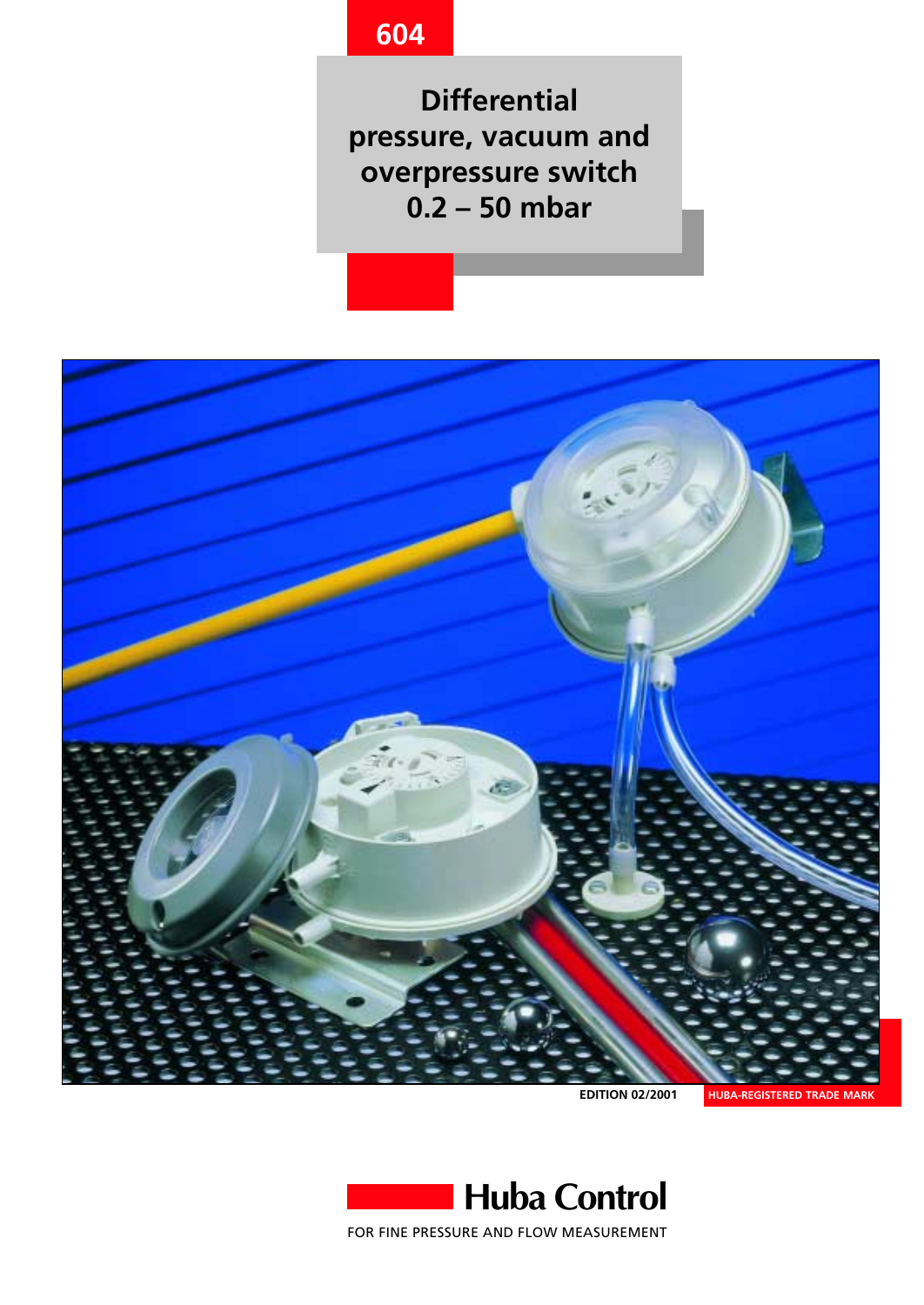

#### **EDITION 02/2001**

#### **Technical overview**

The type 604 pressure switch is used as a ∆P flow switch in ventilation ducts for the control of filters and fans, and in primary and secondary control systems for the control of air dampers.

The 604 pressure monitoring switches are also ideally suited to protect heating coils from overheating and for monitoring industrial air cooling circuits. Medium: air and non-corrosive gases.



#### **The distinct advantages**

- **•** Extremely easy to install
- Only one fixing screw for cover
- Cable inlead case geometry
- Cable strain relief integrated in Pg 11
- Combi-bracket for vertical or horizontal installation
- High adjustment accuracy through individual scale engraving per switch
- Long-term stability of switching points through trapezoidal bead diaphragm
- Multi-layer contact gold-plated

#### **Legend to cross-section drawing**

- 1 Mounting bracket
- 2 Diaphragm<br>3 P1 connecti
- P1 connection of higher pressure or lower vacuum
- 4 P2 connection of lower pressure or higher vacuum
- 5 Scale (switching point setting)

#### **Pressure ranges**

See order code selection table.

#### **Temperature ranges / Overpressure**

Overpressure 50 mbar at medium and ambient temperature -30 to +85 °C

Overpressure 75 mbar at medium and ambient temperature -30 to +75 °C

Storage temperature -40 to +85 °C

#### **Setting ranges / Switching differential**

See diagrams, right

The switching differential is factory-set.

#### **Lowest turn-on pressure**

0.2 mbar

#### **Repeatability**

In the ranges 0.2 to 3 mbar < +/- 0.025 mbar

In the ranges 0.5 to 20 mbar < +/- 0.05 mbar

In the ranges 10 to 50 mbar < +/- 0.15 mbar

#### **Case construction**

Main case: fiberglass-reinforced plastic

Cover: plastic

#### **Weight**

120 grams without bracket 144 grams with bracket type C

#### **Installation arrangement**

Standard diaphragm vertical (factory calibration) When the switch is rotated to horizontal the switching points will change by 11 pascal (see back cover).

#### **Pressure connections**

Pipe ∅ 6.2 mm Adapter 1/8''

#### **Diaphragm**

Silicone LSR Tempered 200 °C, free of gas emissions

#### **Electrical connections**

Screw terminals or AMPconnectors 6.3 or 4.8 mm according to DIN 46244

Cable gland Pg 11 with cable strain relief

#### **Contact system**

Standard : Changeover switch Option : N/O contact

#### **Contact material**

Multi-layer contact (suitable for DDC) 5 (0.8\*) A 250 VAC  $2 A$  30 VDC

\* For inductive loads with 6-fold starting current cos  $\varphi$  0.6

#### **Tests** 6

EN 61058, VDE 0630 DVGW according to DIN 3398, part 2

**EU conformity** Low voltage directive 73/23/EWG Gas appliance directive 90/396/EWG CE 0085 A P0918

#### **Protection class**

IP 00 without cover IP 54 with cover

### **Service life**

Mechanical, > 106 switching cycles

#### **Accessories**

See order code selection table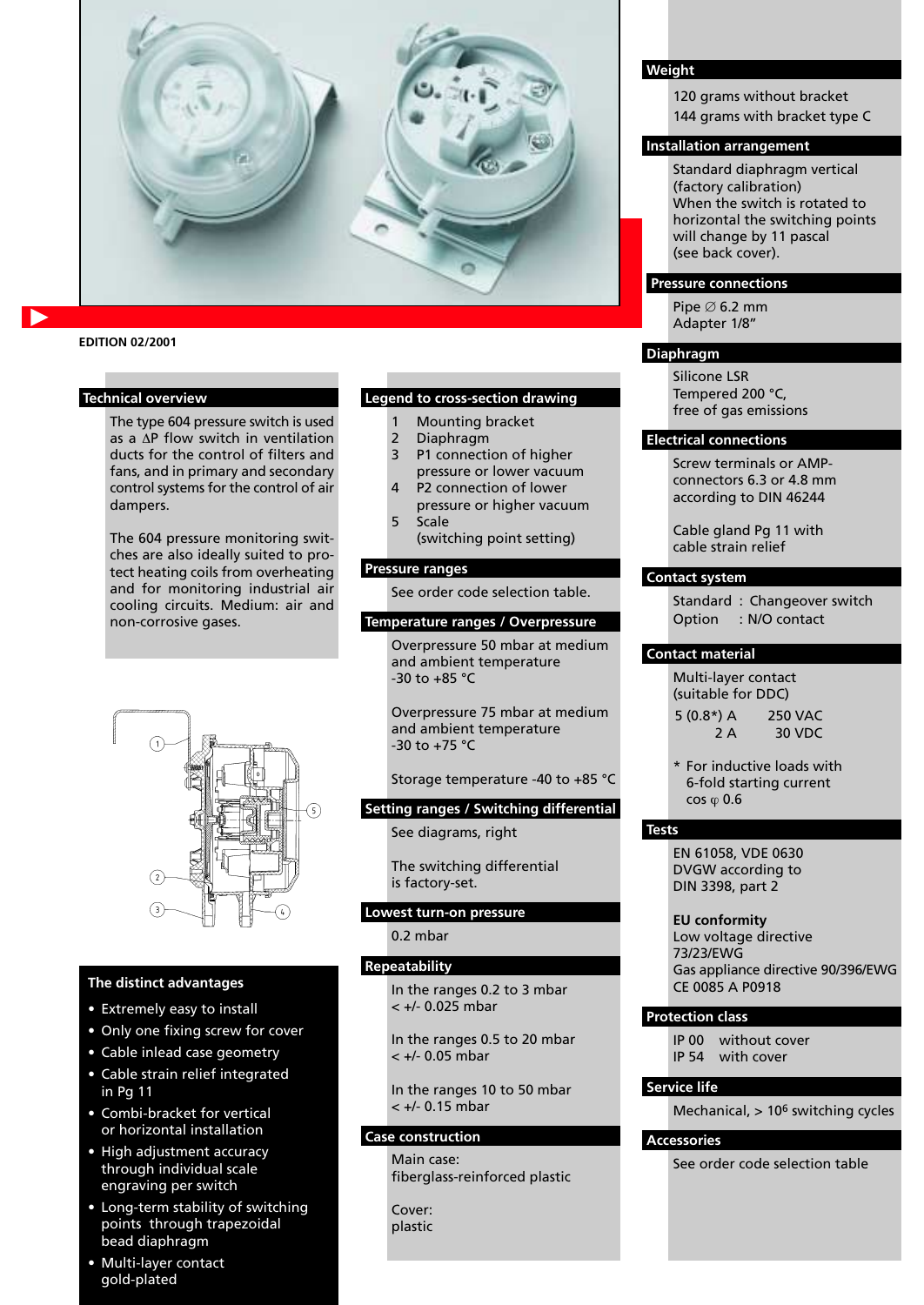

| <b>Compact A/C set (standard)</b>                                                                                                                                                                              | <b>Pressure range</b>                                                                                                                                                                        | <b>Connection set</b>                                                                                                                                                                      | Order no.                                                                                                                                          |
|----------------------------------------------------------------------------------------------------------------------------------------------------------------------------------------------------------------|----------------------------------------------------------------------------------------------------------------------------------------------------------------------------------------------|--------------------------------------------------------------------------------------------------------------------------------------------------------------------------------------------|----------------------------------------------------------------------------------------------------------------------------------------------------|
| Consisting of switch with hose<br>connection Ø 6.2 mm, scale in mbar,<br>screw terminals, multi-layer contact<br>up to 5 A (suitable for DDC), combi-<br>bracket and hose connection set,<br>single packaging. | $-$ 3 mbar<br>0.2<br>$0.5 - 5$ mbar<br>$-10$ mbar<br>- 20 mbar<br>10 <sup>1</sup><br>$-50$ mbar<br>$-$ 3 mbar<br>0.2<br>$-5$ mbar<br>0.5<br>– 10 mbar<br>$-20$ mbar<br>5.<br>– 50 mbar<br>10 | Fig. 1 (Metal)<br>Fig. 1 (Metal)<br>Fig. 1 (Metal)<br>Fig. 1 (Metal)<br>Fig. 1 (Metal)<br>Fig. 2 (Plastic)<br>Fig. 2 (Plastic)<br>Fig. 2 (Plastic)<br>Fig. 2 (Plastic)<br>Fig. 2 (Plastic) | 604.9000001<br>604.9100001<br>604.9200001<br>604.9400001<br>604.9500001<br>604.9000002<br>604.9100002<br>604.9200002<br>604.9400002<br>604.9500002 |

| <b>Order code selection table</b>     |                                           | <b>EDITION 02/2001</b>        | 604 $\bullet$ 9 $\mathsf{x}$ $\mathsf{x}$ $\mathsf{x}$ $\mathsf{x}$ $\mathsf{x}$ $\mathsf{x}$ $\mathsf{x}$ $\mathsf{x}$ |   |   |   |                |                |   |                |  |
|---------------------------------------|-------------------------------------------|-------------------------------|-------------------------------------------------------------------------------------------------------------------------|---|---|---|----------------|----------------|---|----------------|--|
|                                       |                                           |                               |                                                                                                                         |   |   |   |                |                |   |                |  |
| ETL execution, fire classification V0 |                                           |                               |                                                                                                                         | E |   |   |                |                |   |                |  |
| <b>Setting range</b>                  | 0.2<br>3 mbar<br>$\overline{\phantom{0}}$ | 300 Pa)<br>$20 -$             |                                                                                                                         |   | 0 |   |                |                |   |                |  |
|                                       | 0.5<br>5 mbar<br>$\overline{\phantom{a}}$ | $50 -$<br>500 Pa)             |                                                                                                                         |   |   |   |                |                |   |                |  |
|                                       | 10 mbar<br>$\overline{\phantom{a}}$       | $100 - 1000$ Pa               |                                                                                                                         |   | 2 |   |                |                |   |                |  |
|                                       | 5<br>$-20$ mbar                           | $500 - 2000 Pa$               |                                                                                                                         |   | 4 |   |                |                |   |                |  |
|                                       | 10<br>50 mbar<br>$\overline{\phantom{0}}$ | $1000 - 5000$ Pa)             |                                                                                                                         |   | 5 |   |                |                |   |                |  |
| <b>Scale</b>                          | Scale in mbar                             |                               |                                                                                                                         |   |   | 0 |                |                |   |                |  |
|                                       | Scale in Pa                               |                               |                                                                                                                         |   |   | 1 |                |                |   |                |  |
|                                       | Scale in inH <sub>2</sub> O               |                               |                                                                                                                         |   |   | 2 |                |                |   |                |  |
|                                       | without scale (rating plate in mbar)      |                               |                                                                                                                         |   |   | 3 |                |                |   |                |  |
|                                       | without scale (rating plate in Pa)        |                               |                                                                                                                         |   |   | 4 |                |                |   |                |  |
|                                       | without scale (rating plate in inH2O)     |                               |                                                                                                                         |   |   | 5 |                |                |   |                |  |
|                                       |                                           |                               |                                                                                                                         |   |   |   |                |                |   |                |  |
| <b>Pressure connection</b>            | Pipe $\varnothing$ 6.2 mm                 | without orifice               |                                                                                                                         |   |   |   | 0              |                |   |                |  |
|                                       | Pipe $\varnothing$ 6.2 mm                 | with orifice on P2            |                                                                                                                         |   |   |   | $\mathbf{1}$   |                |   |                |  |
|                                       | Inside thread G 1/8                       | without orifice               |                                                                                                                         |   |   |   | $\overline{2}$ |                |   |                |  |
|                                       | Inside thread G 1/8                       | with orifice on P2            |                                                                                                                         |   |   |   | 3              |                |   |                |  |
| <b>Electrical connection</b>          | Screw terminals                           |                               |                                                                                                                         |   |   |   |                | 0              |   |                |  |
|                                       | AMP connector 6.3 mm                      |                               |                                                                                                                         |   |   |   |                | 1              |   |                |  |
|                                       | AMP connector 4.8 mm                      |                               |                                                                                                                         |   |   |   |                | $\overline{2}$ |   |                |  |
|                                       |                                           |                               |                                                                                                                         |   |   |   |                |                |   |                |  |
| Cover / Bracket                       | with cover                                | combi-bracket type C          |                                                                                                                         |   |   |   |                |                | 0 |                |  |
|                                       | with cover                                | bracket type A                |                                                                                                                         |   |   |   |                |                | 1 |                |  |
|                                       | with cover                                | bracket type B                |                                                                                                                         |   |   |   |                |                | 2 |                |  |
|                                       | with cover                                | without bracket               |                                                                                                                         |   |   |   |                |                | 3 |                |  |
|                                       | without cover                             | combi-bracket type C          |                                                                                                                         |   |   |   |                |                | 5 |                |  |
|                                       | without cover                             | bracket type A                |                                                                                                                         |   |   |   |                |                | 6 |                |  |
|                                       | without cover                             | bracket type B                |                                                                                                                         |   |   |   |                |                | 7 |                |  |
|                                       | without cover                             | without bracket               |                                                                                                                         |   |   |   |                |                | 8 |                |  |
| <b>Connection set</b>                 | without connection set                    |                               |                                                                                                                         |   |   |   |                |                |   | $\mathbf 0$    |  |
| with hose 2 m                         | with connection set                       | as Fig. 1 in single packaging |                                                                                                                         |   |   |   |                |                |   | 1              |  |
|                                       | with connection set                       | as Fig. 2 in single packaging |                                                                                                                         |   |   |   |                |                |   | $\overline{2}$ |  |
|                                       |                                           |                               |                                                                                                                         |   |   |   |                |                |   |                |  |

# **Accessories, supplied separately**

| <b>Accessories, supplied separately</b>                                                                                                                                     | Order no.    |  |
|-----------------------------------------------------------------------------------------------------------------------------------------------------------------------------|--------------|--|
| Hose connection set Fig. 1                                                                                                                                                  | 1 0 4 3 1 2  |  |
| Hose connection set Fig. 2                                                                                                                                                  | 00064        |  |
| Bracket type A <sup>1</sup>                                                                                                                                                 | 1 0 0 2 9 51 |  |
| Bracket type B1                                                                                                                                                             | 000981       |  |
| Combi-bracket type C <sup>1</sup>                                                                                                                                           | 1 0 0 1 0 61 |  |
| 1Special screws for fastening switches to bracket (2 screws per switch required)<br>Fastening clip for bracket A, B, C or direct mounting for wall thickness $0.8 - 1.1$ mm | 1 0 2 9 7 6  |  |
|                                                                                                                                                                             | 1 0 0 2 9 4  |  |
| for wall thickness $1.8 - 2.1$ mm                                                                                                                                           | $0\quad 0$   |  |



a) Factory-setting b) ∆p tolerance

1 See fixing screws «Wall thickness on customer site» on back page.